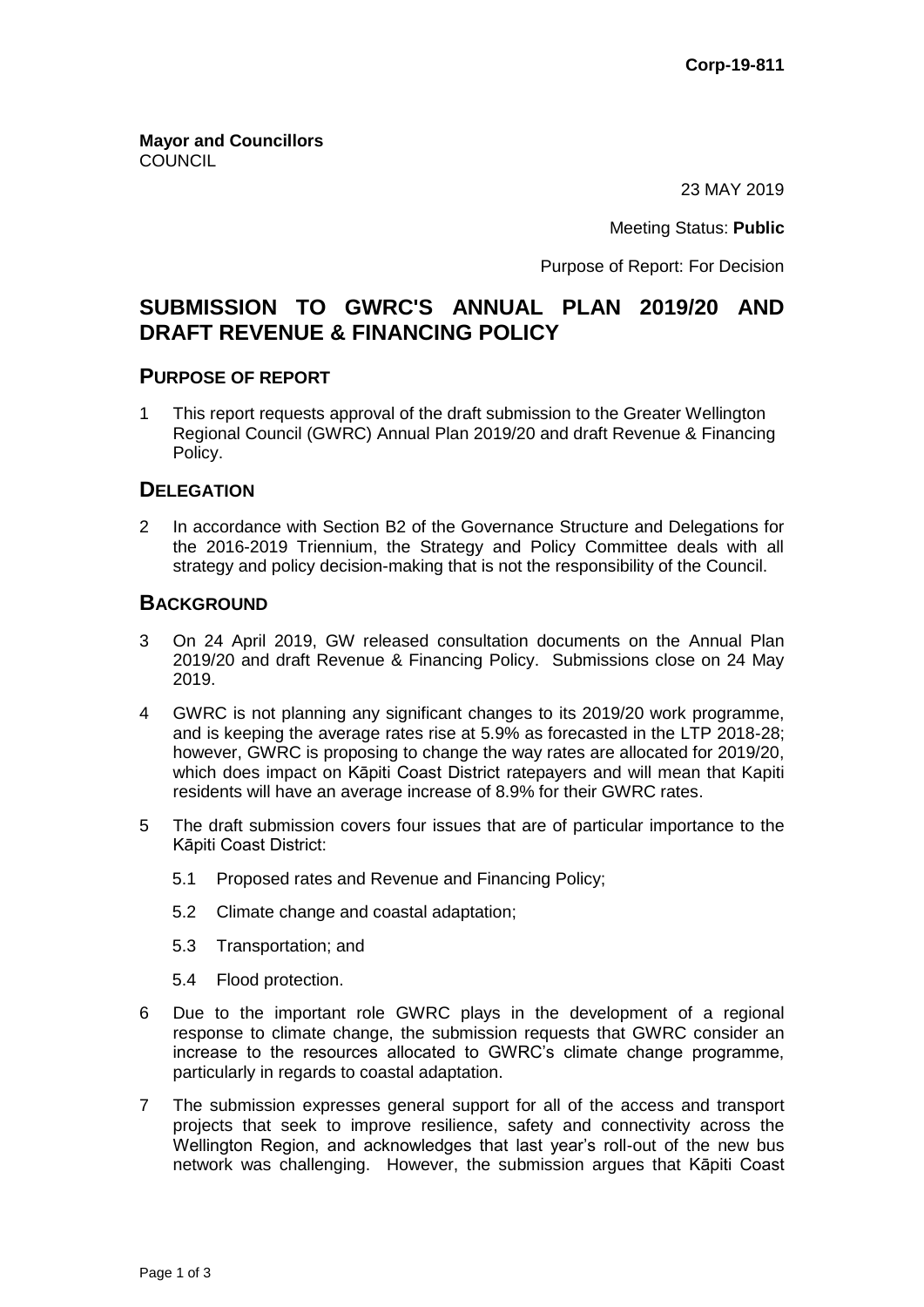District residents – particularly those in the northern parts of the District – would benefit from:

- 7.1 additional bus runs during peak and off-peak hours;
- 7.2 improved northwards and southwards transportation services (bus and train);
- 7.3 more bus shelters; and
- 7.4 the provision of affordable public transportation options.
- 8 The submission makes several requests related to flood protection in the areas of:
	- 8.1 the management of waterways in the Kāpiti Coast District;
	- 8.2 consenting for the open storm drainage channels;
	- 8.3 the proposed timeframe for the establishment of the Kāpiti whaitua committee; and
	- 8.4 more information on how flood hazards are identified and assessed throughout the region.
- 9 The full submission can be found in Appendix 1.

### **CONSIDERATIONS**

#### Policy considerations

10 There are no policy considerations for this submission.

#### Legal considerations

11 There are no legal considerations for this submission.

#### Financial considerations

12 There are no financial considerations in addition to those already outlined in the draft submission.

#### Tāngata whenua considerations

13 We have not engaged directly with iwi on this submission.

#### Strategic considerations

14 *Toitū Kāpiti* includes an aspiration for a resilient community that has support for basic needs and feels safe and connected. Therefore, it is important that Council advocate for outcomes that will have a favourable impact on the District.

# **SIGNIFICANCE AND ENGAGEMENT**

# Significance policy

15 This submission is considered to have a low level of significance under Council policy.